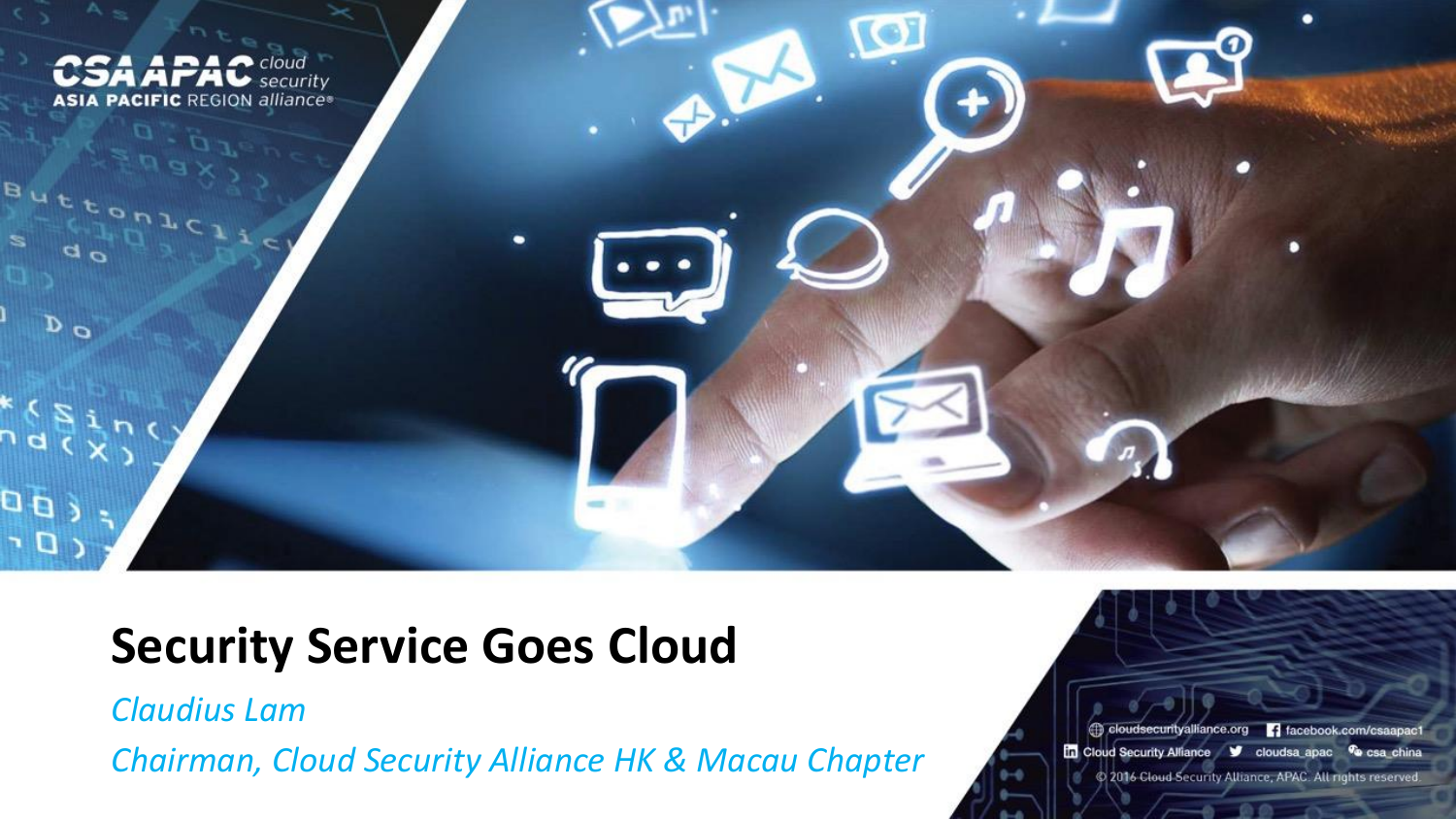

"Increasingly, organizations are asking what can't go to the cloud, rather than what can…"



© 2016 Cloud Security Alliance, APAC. All rights reserved.

Source: Gartner Blog Network. The end of the beginning of cloud computing by Lydia Leong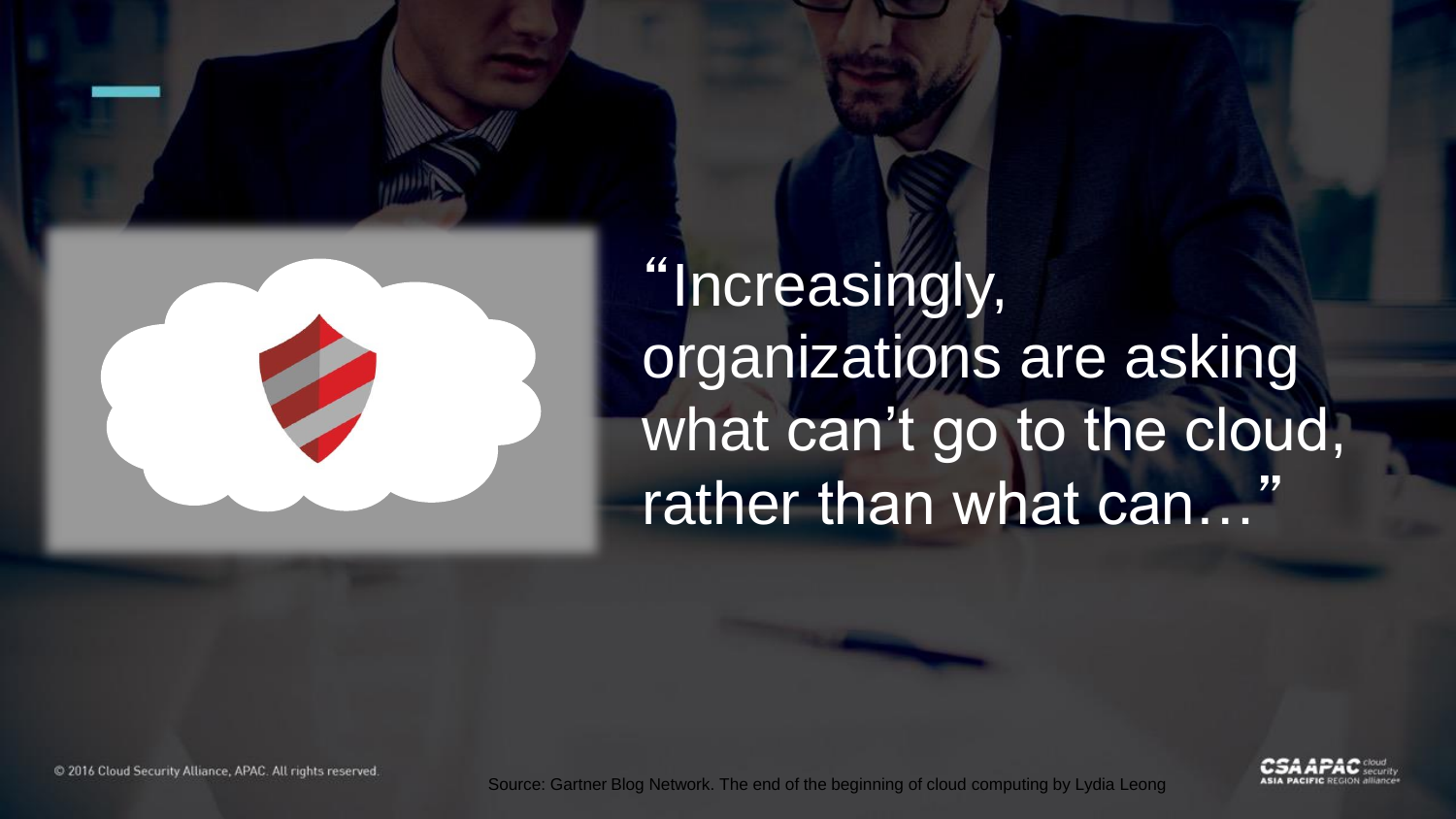# **Many Choices**







Google Cloud Platform

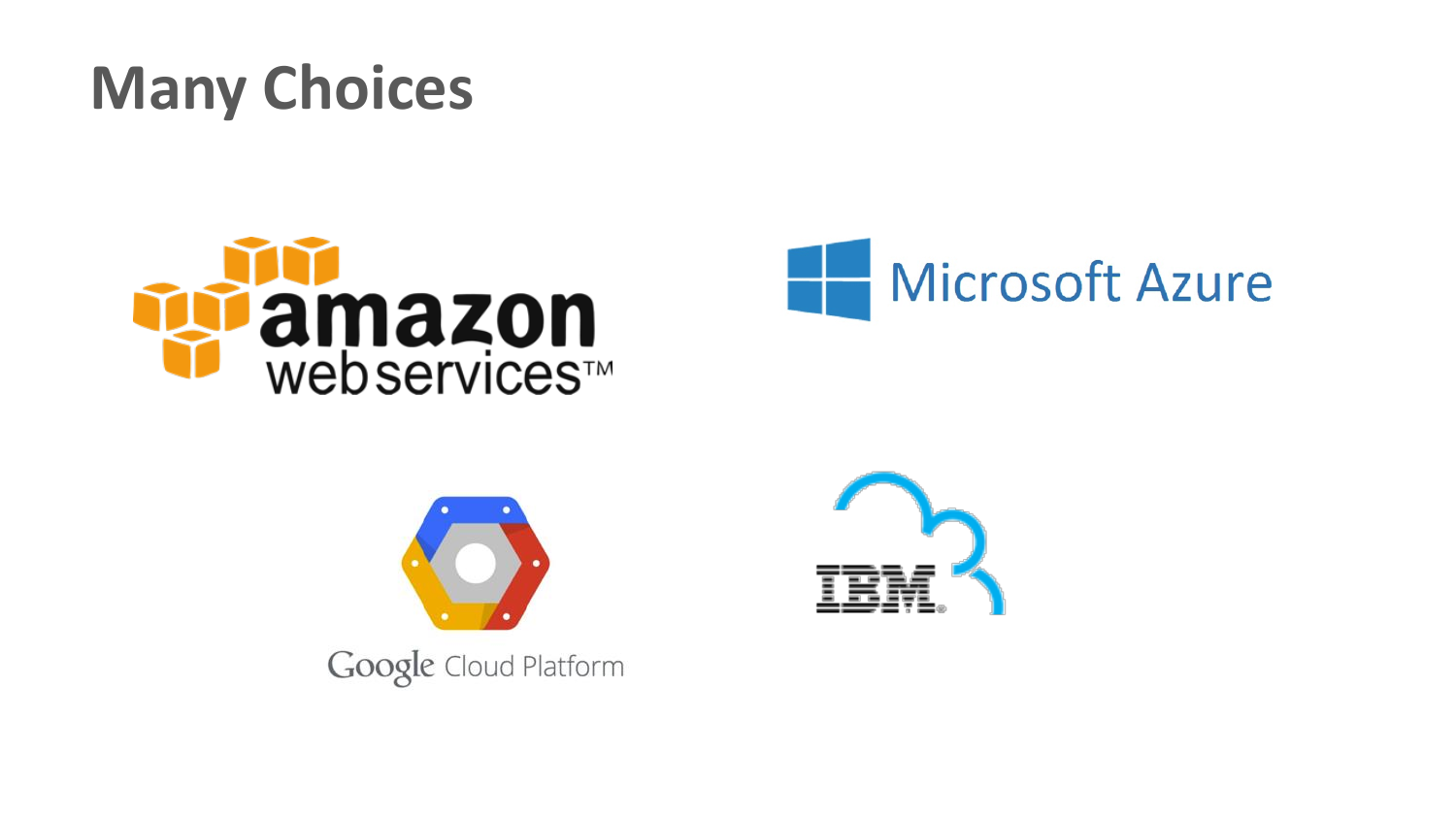# **Cloud Security Challenges**

Visibility





#### Purchasing **Compliance**



© 2016 Cloud Security Alliance, APAC. All rights reserved.

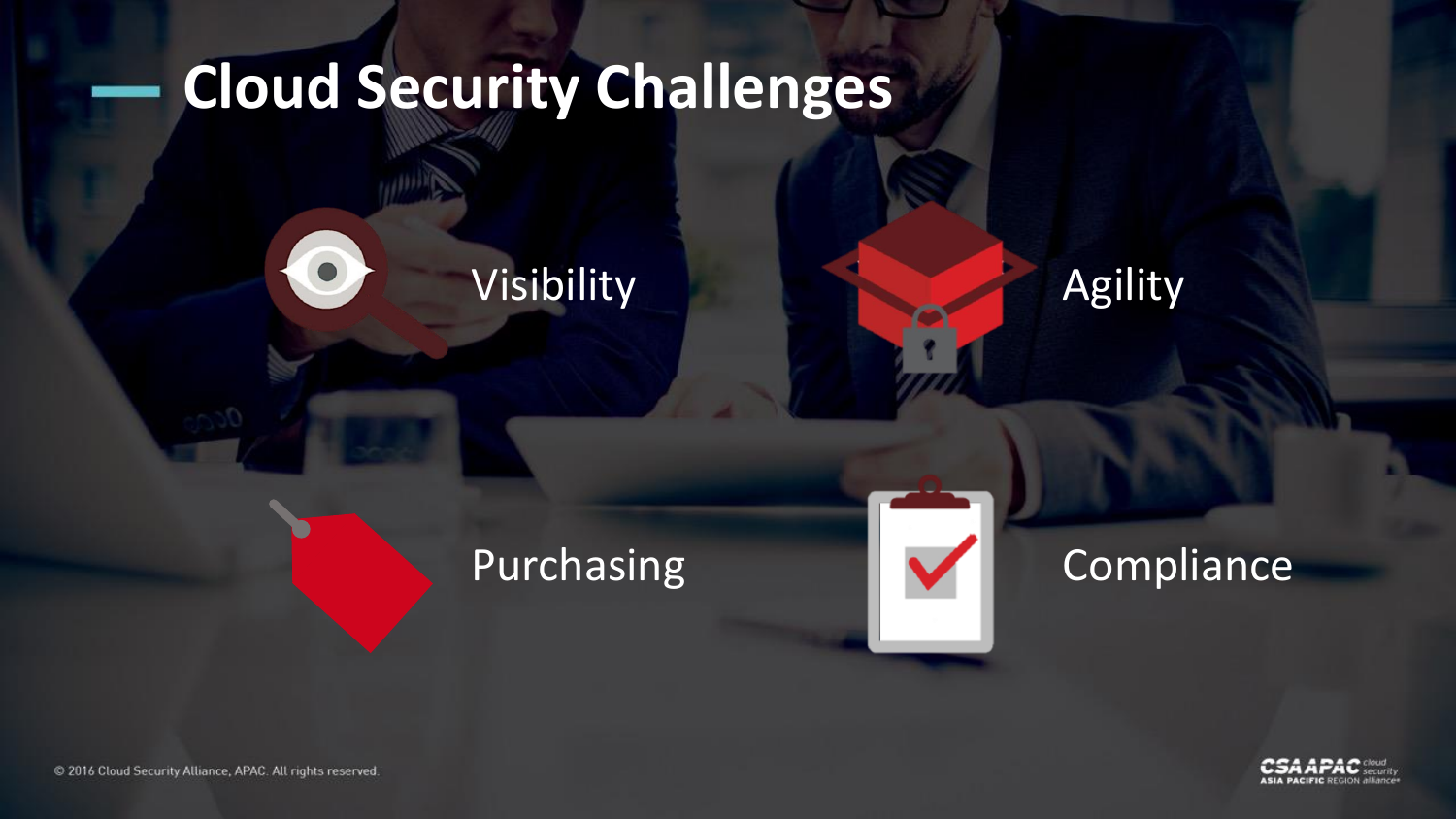## **Why do I need additional security in the cloud?**

**WWW** 

Threats: •Network attack •Vulnerabilities •Malware •Insider threats



Compliance: – PCI DSS **HIPAA Internal** 

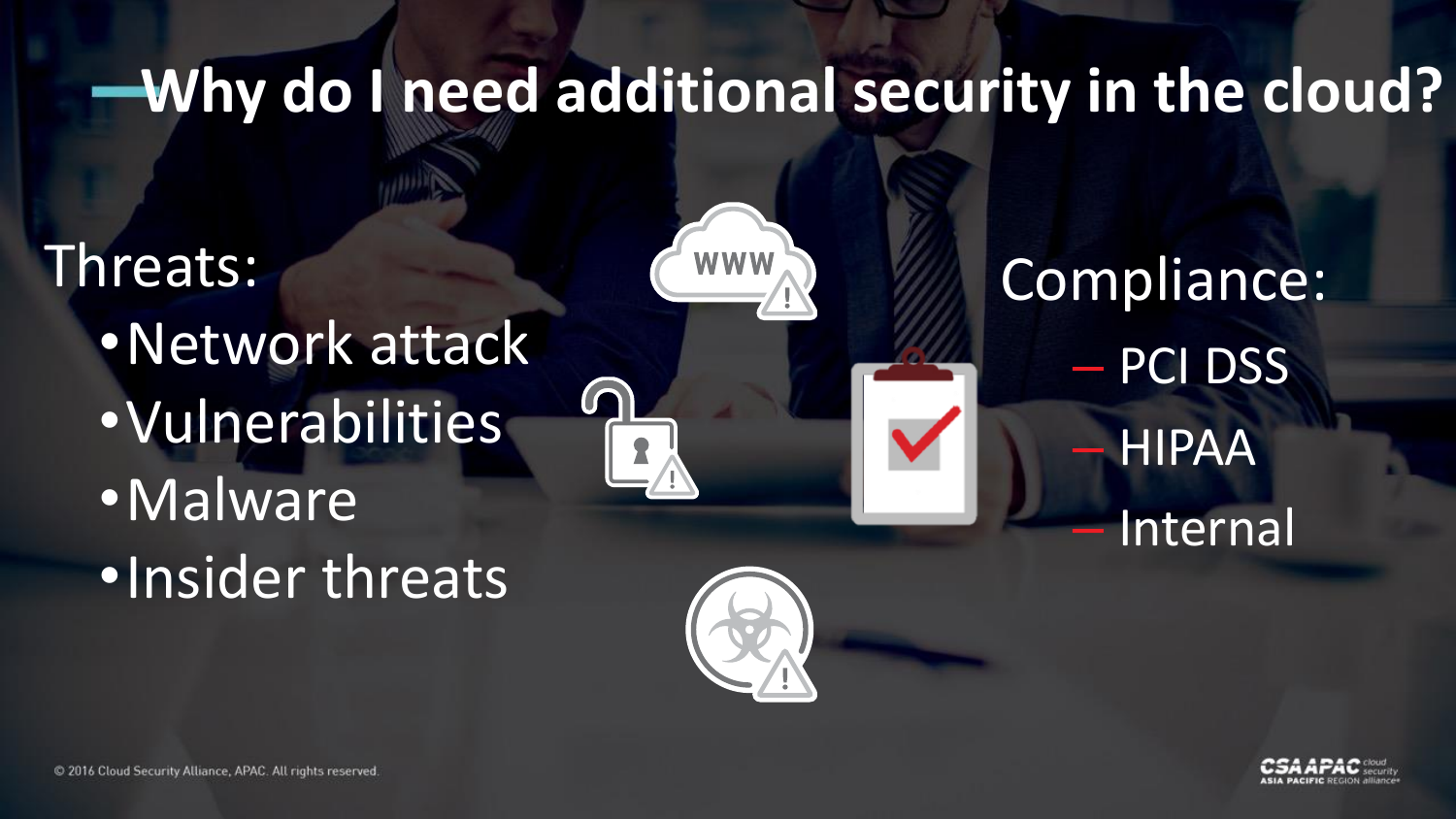# **Traditional on-premises security** Applied at the perimeter



C 2016 Cloud Security Alliance, APAC. All rights reserved.

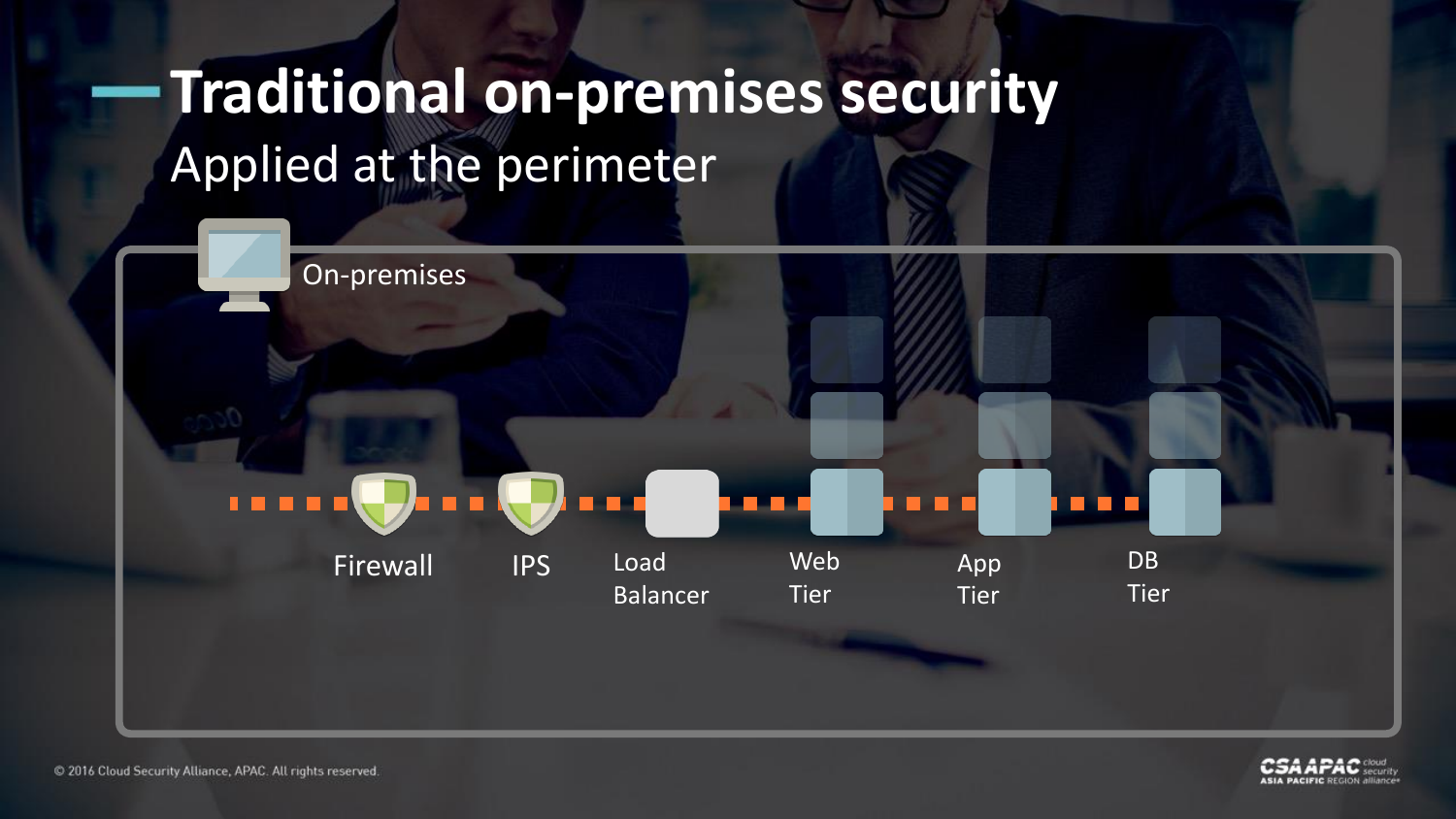## **Build a workload-centric security strategy**

Network & **Security** Groups

Elastic Load Balancer

App **Tier** in the cloud

DB Services

Avoid bottlenecks with automated host-based protection

Web

**Tier** 

in the

cloud

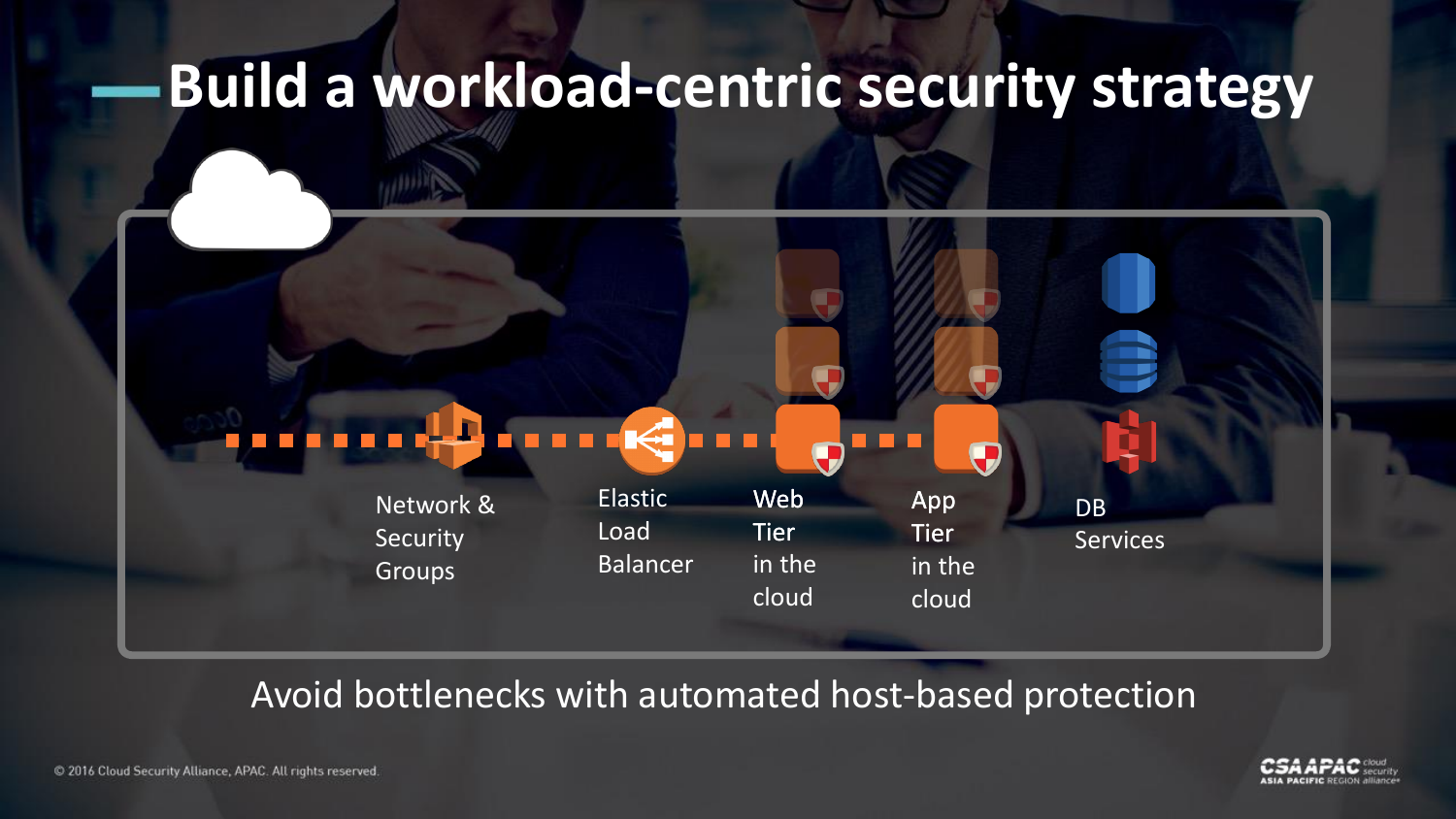## **What do you need?**



Intrusion Detection & Prevention



DevOps friendly **Security** 



#### Actionable Insight



Advanced Security **Virtual Patching** Functionality



**All in a** 



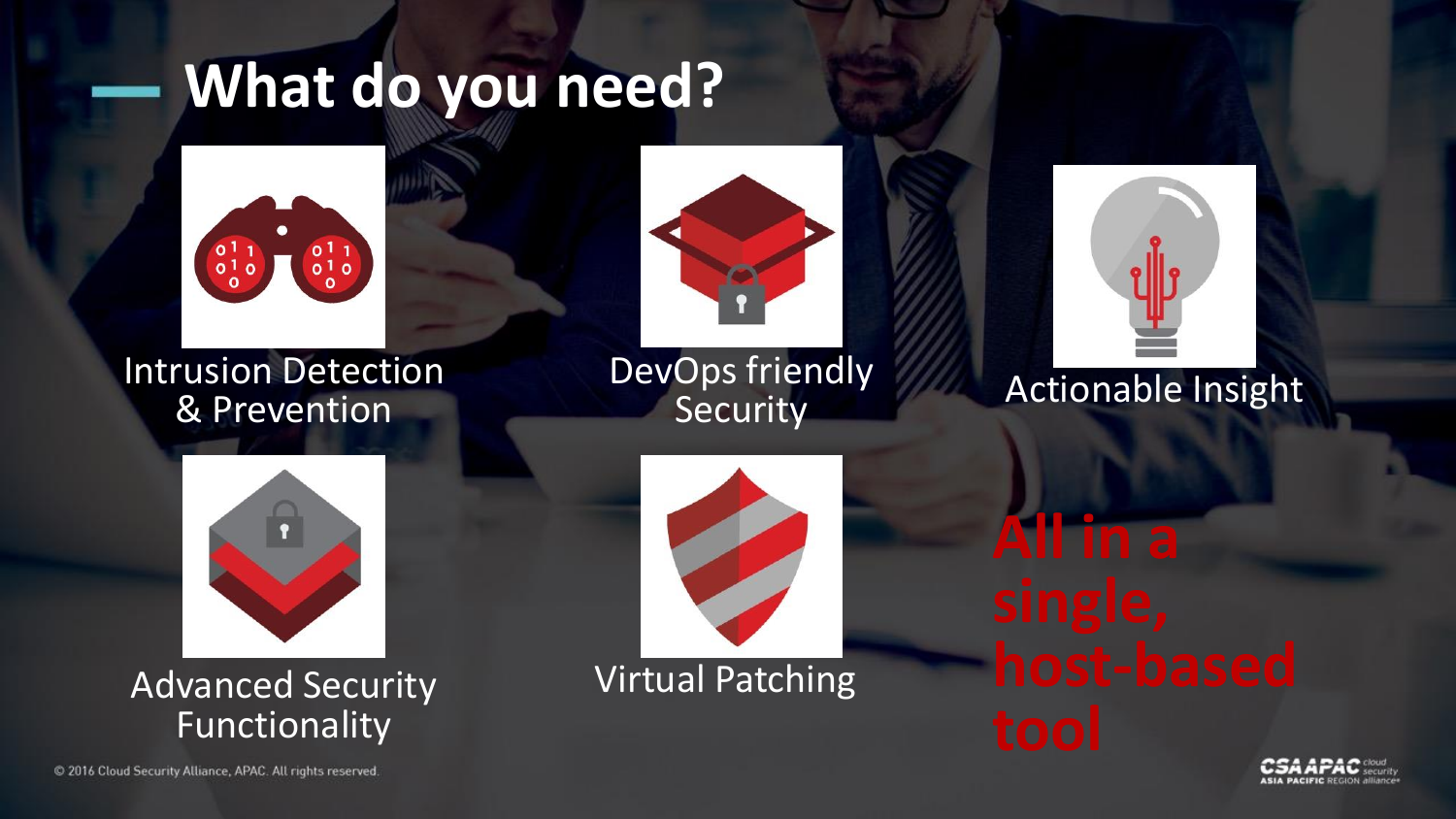## **Cloud Security is a Shared Responsibility**

Content and Applications

Platform, Applications

Operating System, Network & Firewall Configuration

Data Encryption **Network Traffic Protection** 

Cloud Provider



Cloud providers deliver a secure infrastructure.

But YOU need to protect what you put IN the cloud—your workloads.

© 2016 Cloud Security Alliance, APAC. All rights reserved.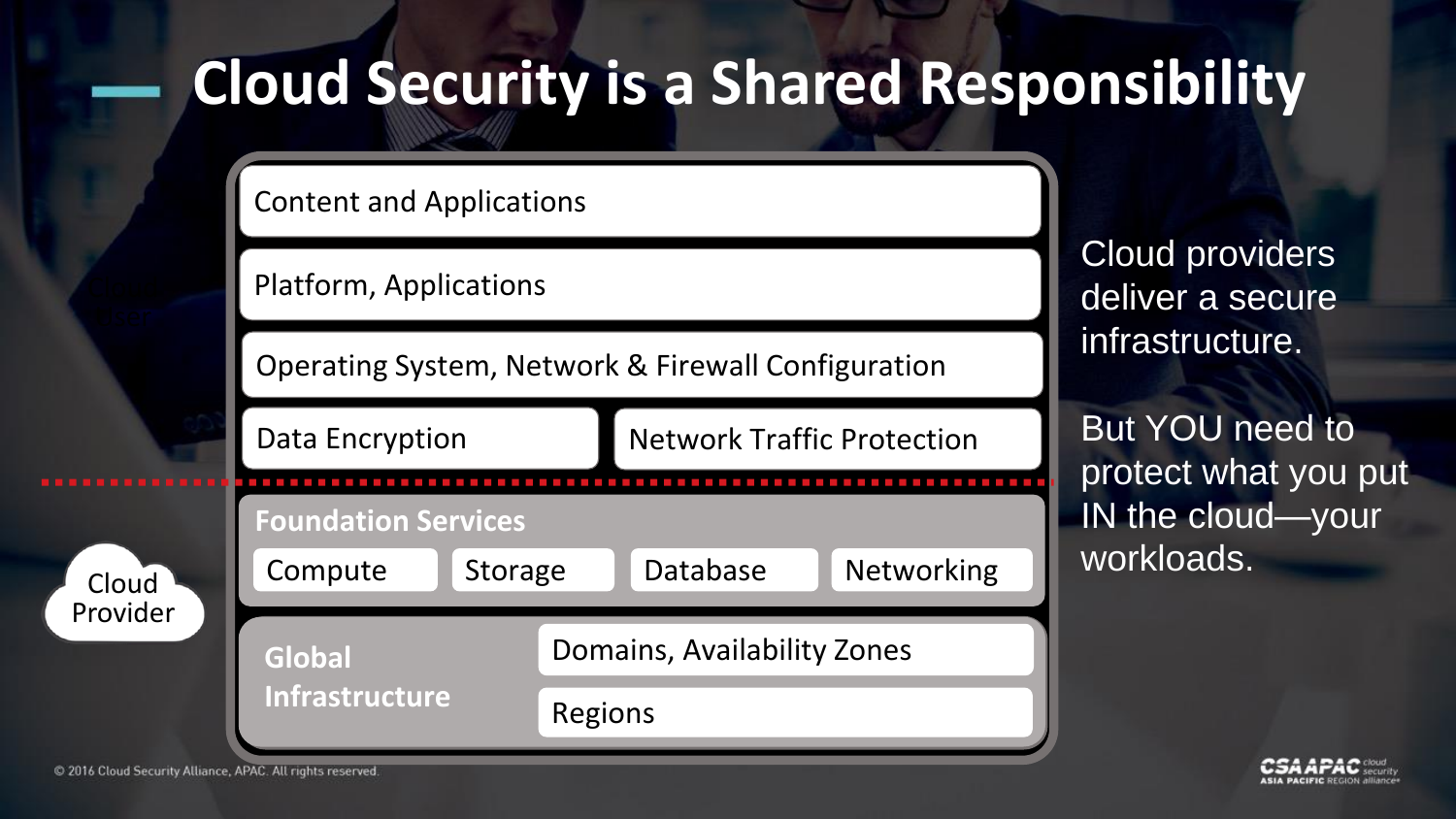#### **Shared responsibility for compliance**

Cloud Provider

Facilities Physical security of hardware Network infrastructure Virtualization infrastructure



File & System integrity monitoring Intrusion detection & prevention Firewall Anti-malware Vulnerability scanning & updating

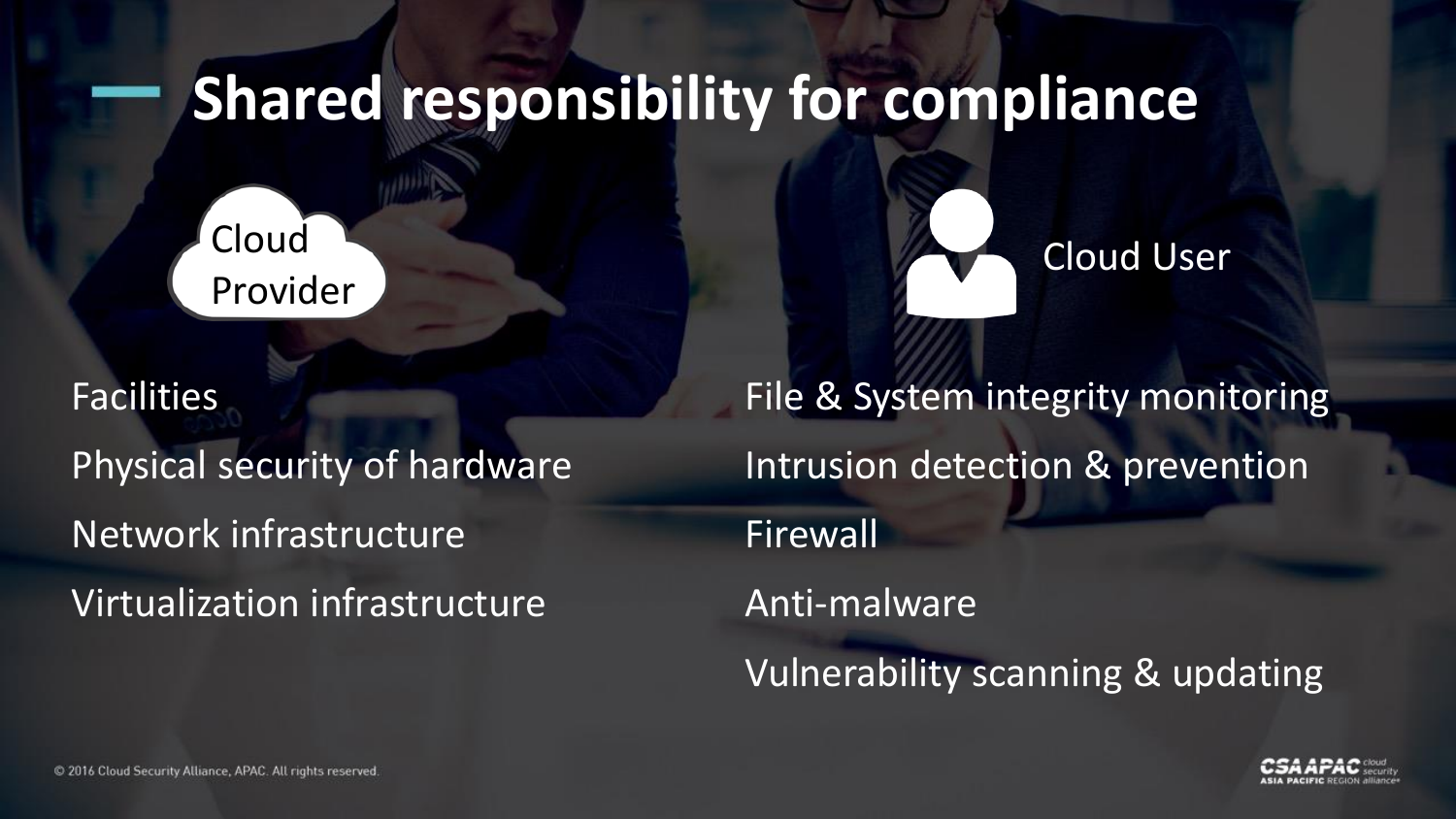# **PCI DSS compliance**



| <b>PCI DSS Requirement</b>                                                     | Responsibility        |
|--------------------------------------------------------------------------------|-----------------------|
| Install and maintain a firewall configuration to protect cardholder data       | Shared                |
| Do not use vendor-supplied defaults for passwords or other security parameters | Shared                |
| Protect stored cardholder data                                                 | Shared                |
| Encrypt transmission of cardholder data                                        | User                  |
| use and regularly update anti-virus software                                   | User                  |
| Develop and maintain secure systems and applications                           | Shared                |
| Restrict access to cardholder data by business need to know                    | Shared                |
| Assign a unique ID to each person with computer access                         | Shared                |
| Restrict physical access to cardholder data                                    | <b>Cloud Provider</b> |
| Track and monitor all access to network resources and cardholder data          | Shared                |
| Regularly test security systems and processes                                  | Shared                |
| Maintain a policy that addresses info security for all personnel               |                       |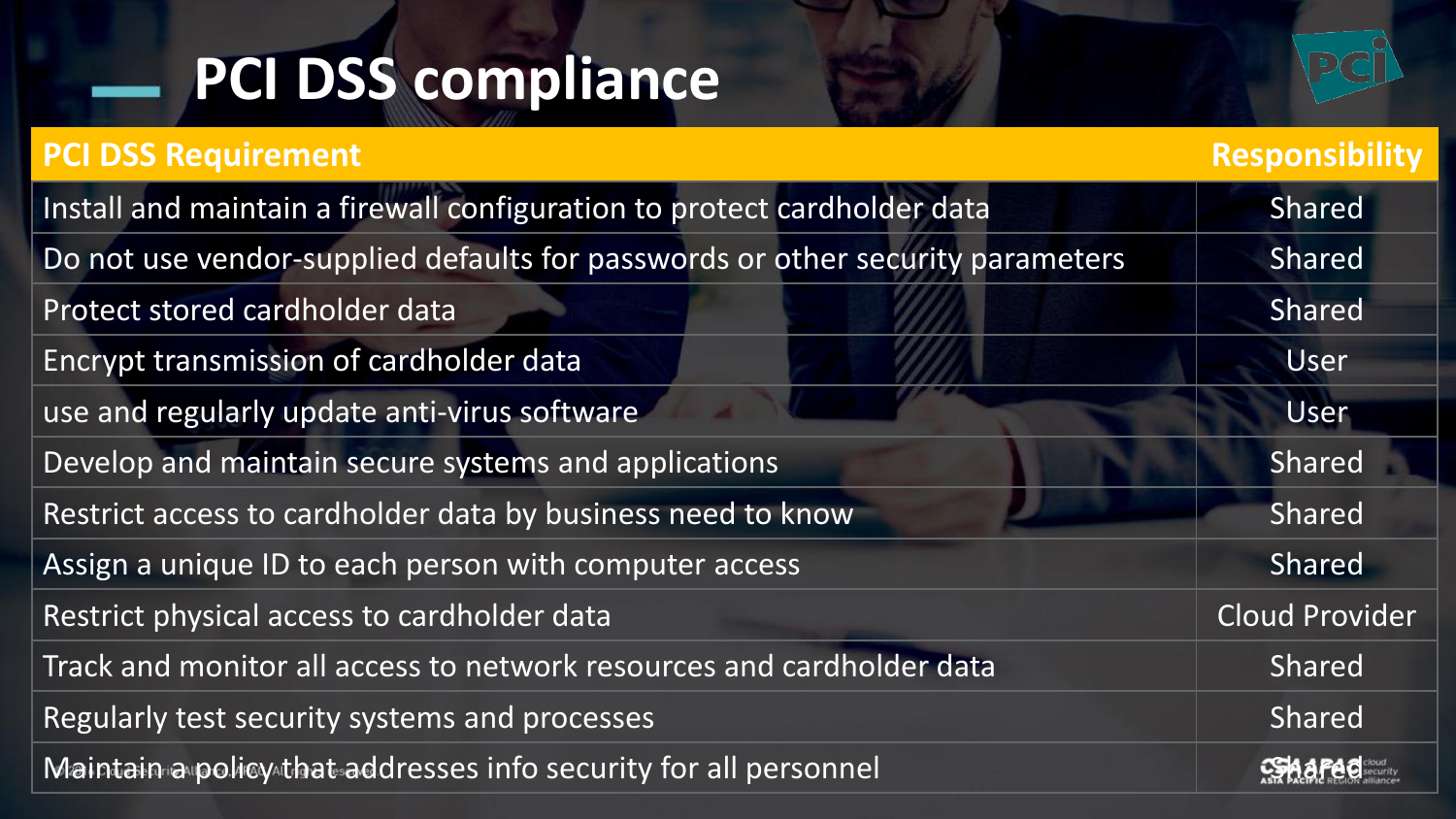



#### **SANS/CIS TOP 20 CRITICAL SECURITY CONTROLS**

| 1. Inventory of Authorized & Unauthorized Devices                                                      | 11. Secure Configurations for Network Devices                         |
|--------------------------------------------------------------------------------------------------------|-----------------------------------------------------------------------|
| 2. Inventory of Authorized & Unauthorized Software                                                     | 12. Boundary Defense                                                  |
| 3. Secure Configurations for Hardware & Software on<br>Mobile Devices, Laptops, Workstations & Servers | 13. Data Protection                                                   |
| 4. Continuous Vulnerability Assessment &<br>Remediation                                                | 14. Controlled Access Base on the Need to Know                        |
| 5. Controlled Use of Administrative Privileges                                                         | 15. Wireless Access Control                                           |
| 6. Maintenance, Monitoring & Analysis of Audit Logs                                                    | 16. Account Monitoring & Control                                      |
| 7. Email and Web Browser Protections                                                                   | 17. Security Skills Assessment & Appropriate Training<br>to Fill Gaps |
| 8. Malware Defenses                                                                                    | 18. Application Software Security                                     |
| 9. Limitation and Control of Network Ports, Protocols<br>and Services                                  | 19. Incident Response Management                                      |
| 10. Data Recovery Capability                                                                           | 20. Penetration Tests & Red Team Exercises                            |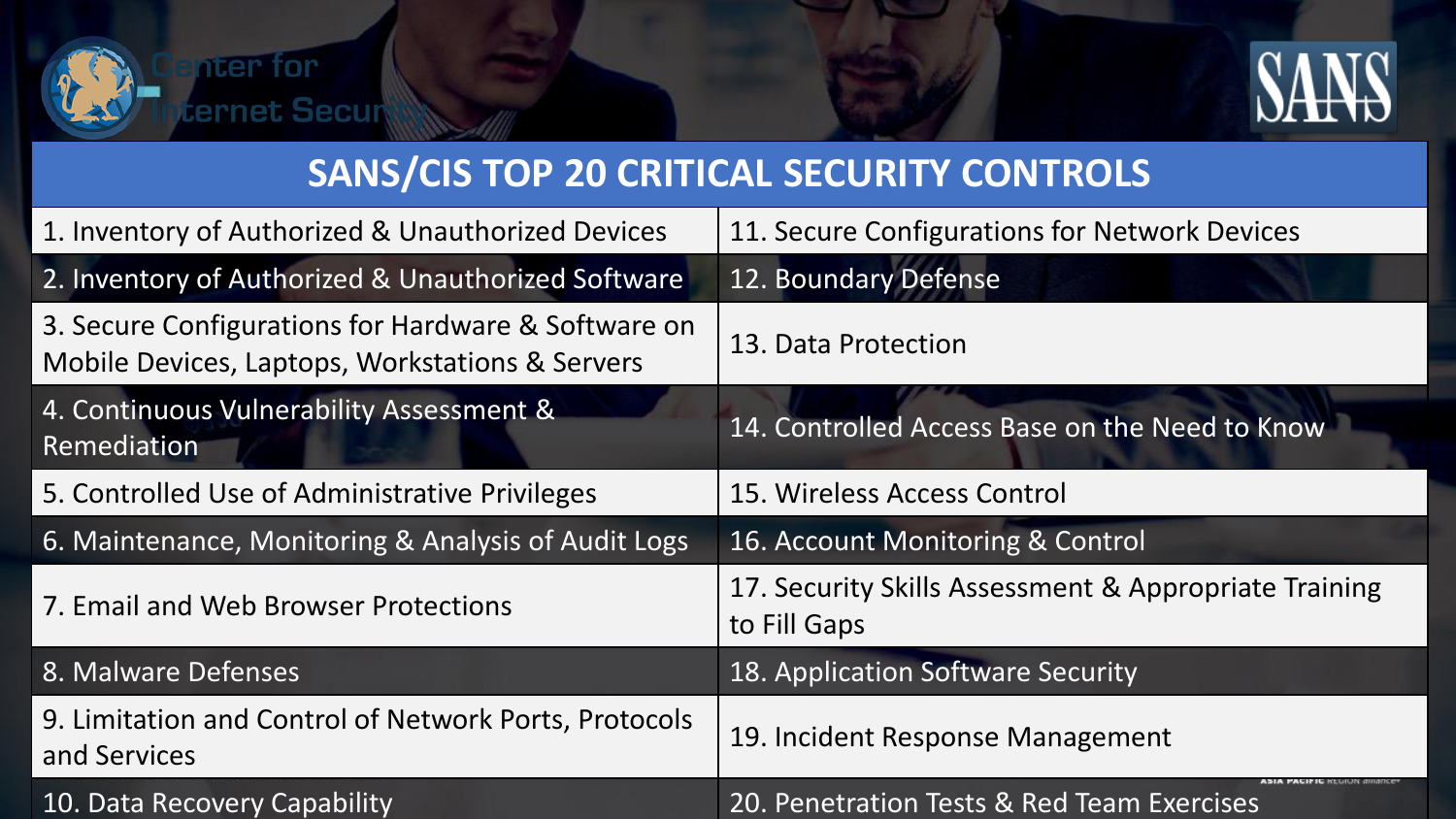## **Best Practices for Securing AWS Workloads\***

Gartner

• Understand Your Shared Responsibilities • Get Visibility of Cloud-based Workloads • Bake Security Into Workloads from Development • Adopt a "No Patch" Strategy for Live **Environments** 

• Use AWS Security Groups but Leverage a Third-Party Firewall for Advanced Functionality • Adopt a Workload-Centric Security Strategy

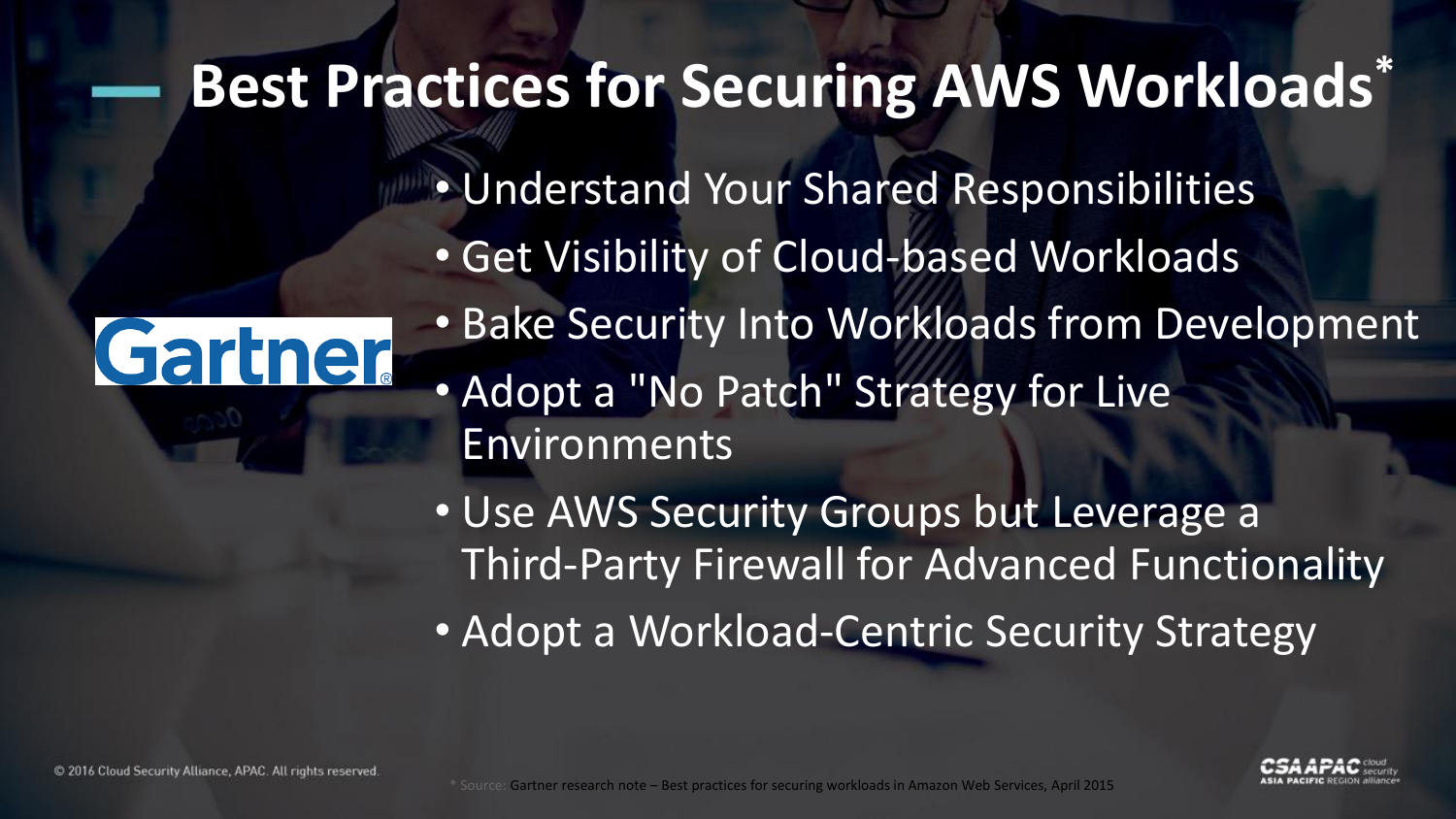## **What deployment option is best for you?**

|                                                 | <b>Vendor As a Service</b>                                                                             | <b>Azure Marketplace</b>       | <b>AWS Marketplace</b>                      | <b>Software</b>                     |  |
|-------------------------------------------------|--------------------------------------------------------------------------------------------------------|--------------------------------|---------------------------------------------|-------------------------------------|--|
| Hourly pricing                                  | Available                                                                                              |                                |                                             | <b>Not Available</b>                |  |
| Security data &<br>traffic                      | in vendor's VPC                                                                                        | <b>SaaS</b>                    | Stays in your VPC                           | Stays in your data<br>center or VPC |  |
| Infrastructure<br><b>Operations &amp; Costs</b> | Handled by<br>vendor                                                                                   | <b>Customer responsibility</b> |                                             |                                     |  |
| <b>PCI DSS compliance</b>                       | Not recommended                                                                                        |                                | Built to help accelerate PCI DSS compliance |                                     |  |
| Control manager                                 | Run by vendor, security managed by<br>customer                                                         |                                | Customer runs in data center or VPC         |                                     |  |
| Security controls                               | All modules: Network (IPS, firewall), System (integrity monitoring, log inspection) & Anti-<br>malware |                                |                                             |                                     |  |
| Instance-based<br>protection                    | Yes                                                                                                    |                                |                                             |                                     |  |
| Automation                                      | API, scriptable, via the console                                                                       |                                |                                             |                                     |  |